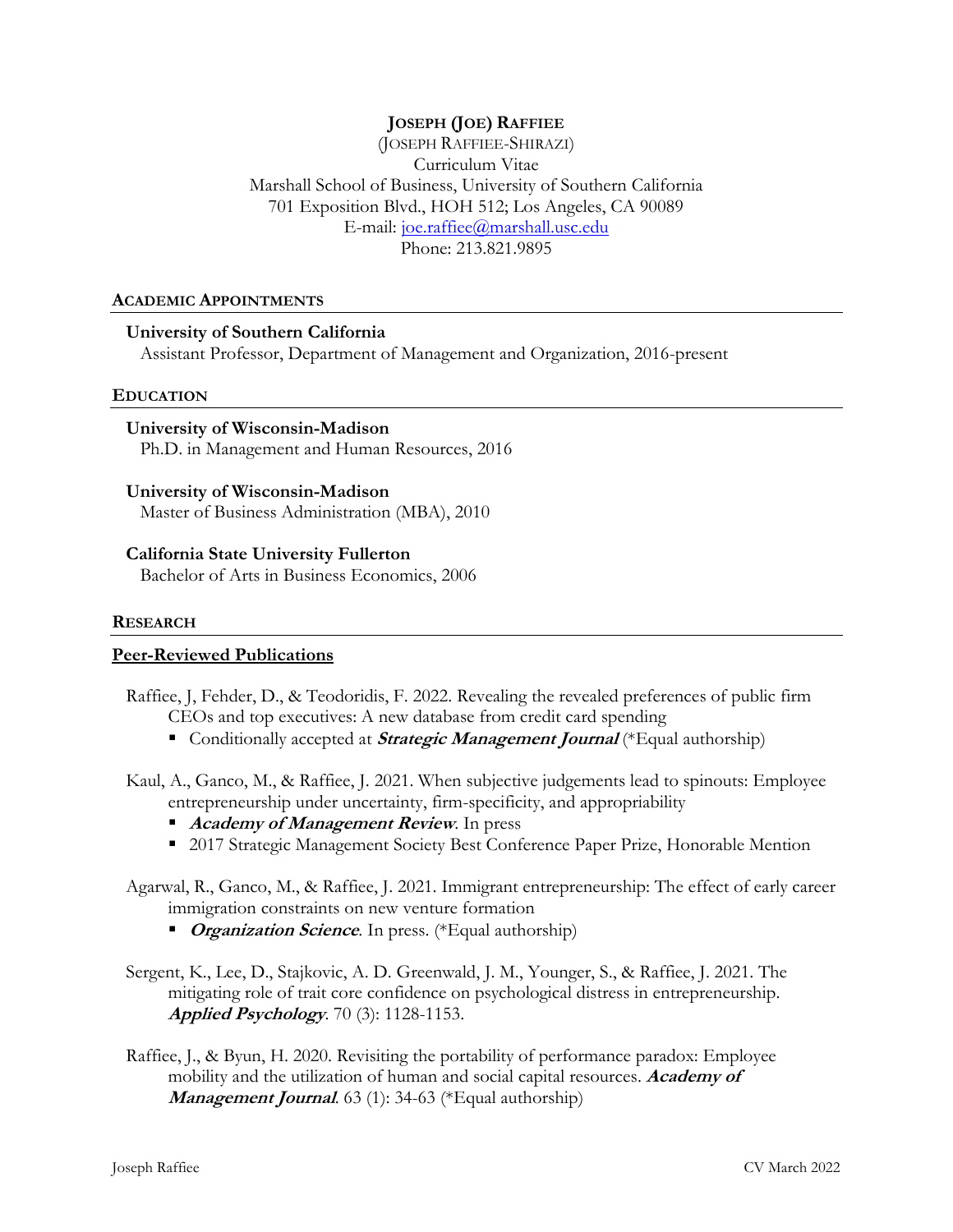- Byun, H., Raffiee, J., & Ganco, M. 2019. Discontinuities in the value of relational capital: The effects on employee entrepreneurship and mobility. **Organization Science**. 30 (6): 1125- 1393 (\*Equal authorship)
- Raffiee, J. 2017. Employee mobility and interfirm relationship transfer: Evidence from the mobility and client attachments of United States federal lobbyists, 1998-2014. **Strategic Management Journal**. 38 (10): 2019-2040
	- Selected Press Coverage: Harvard Business Review (HBR.org)
- Raffiee, J., & Coff, R. 2016. Micro-foundations of firm-specific human capital: When do employees perceive their skills to be firm-specific? **Academy of Management Journal**. 59 (3): 766-790
- Coff, R., & Raffiee, J. 2015. Toward a theory of perceived firm-specific human capital. **Academy of Management Perspectives**. 29 (3): 326-341 (\*Equal authorship)
- Stajkovic, A. D., Lee, D. S., Greenwald, J., & Raffiee, J. 2015. The role of trait core confidence higher-order construct in self-regulation of performance and attitudes: Evidence from four studies. **Organizational Behavior and Human Decision Processes**. 128: 29-48
- Raffiee, J., & Feng, J. 2014. Should I quit my day job? A hybrid path to entrepreneurship. **Academy of Management Journal**. 57 (4): 936-963 (\*Lead article\*)
	- Selected Press Coverage: Harvard Business Review (Daily Stat), Forbes, Inc. Magazine, Wired, The Huffington Post, Entrepreneur.com, On Wisconsin Alumni Magazine

# **Refereed Chapters**

- Raffiee, J., Ganco, M., & Campbell, B. 2020. Better the devil you know? Examining the relationship between spin-out team assembly and spin-out survival
	- *Advances in Strategic Management*. 389-409 (\*Authors contributed equally)
- Ganco, M., Honoré, F., & Raffiee, J. 2019. Entrepreneurial team assembly: Knowledge transfer, customer transfer, and matching models. In J. Reuer & Matusik, S. (Eds), *The Oxford Handbook of Collaboration and Entrepreneurship*. 631-654. (\*Authors contributed equally)

# **Working Papers**

- Byun, H., & Raffiee, J. Does career specialization pay in times of job displacement? Evidence from a regression discontinuity
	- Under 2<sup>nd</sup> review at *Administrative Science Quarterly*
- Khashabi, P., Kretschmer, T., Mohammadi, A., & Raffiee, J. Cognitive ability and employee mobility: Evidence from Swedish microdata
	- Revise and resubmit at *Strategic Management Journal*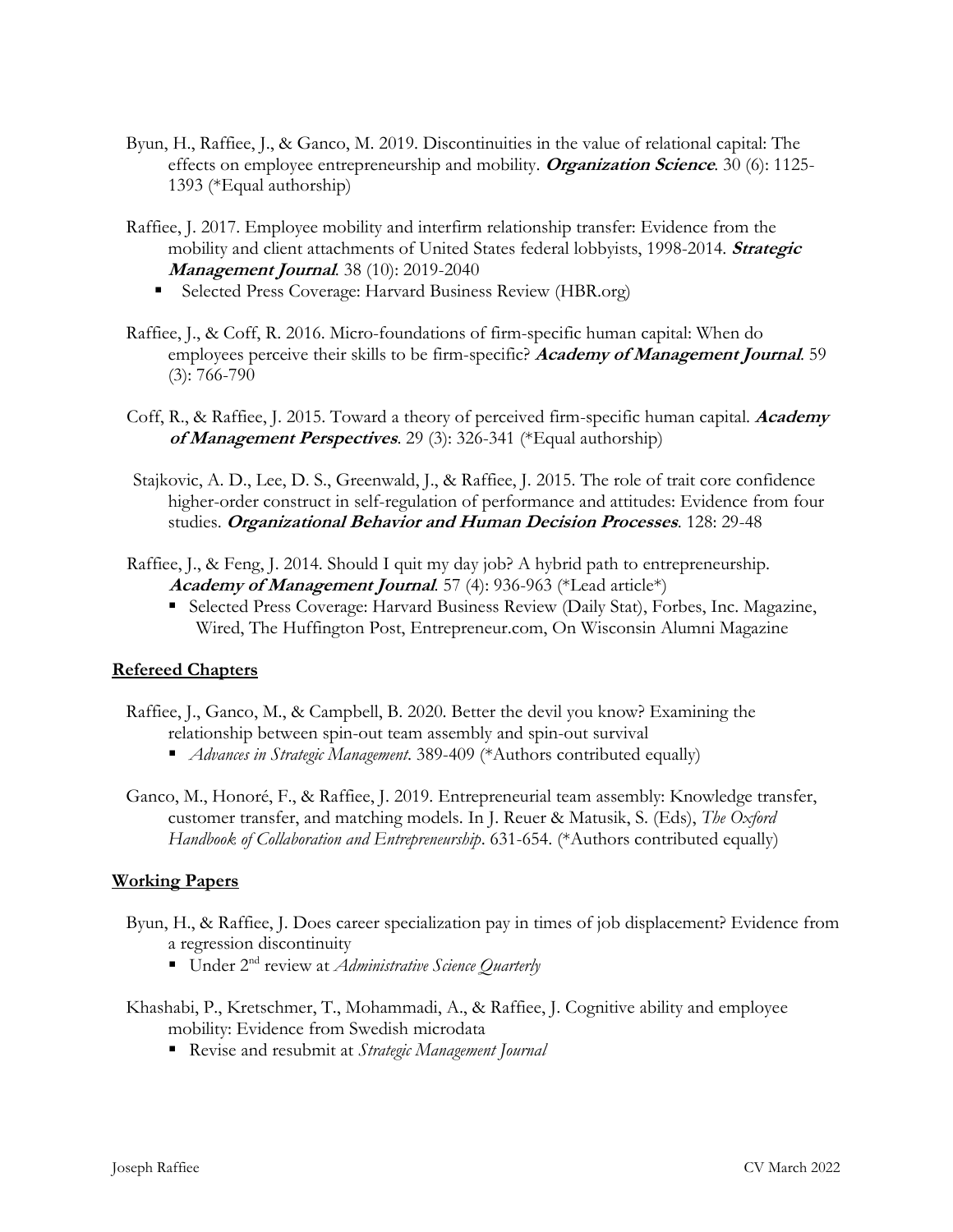- Câmara, O., Jia, N., & Raffiee, J. Reputation, competition, and lies in labor market recommendations
	- Under review at *Management Science*

Fehder, D., Raffiee, J. & Teodoridis, F. The partisanship of American inventors

Raffiee, J., & Teodoridis, F. Patent examiner bias

### **Work in progress**

Jia, N. & Raffiee, J. The evolution of gender equality in American law firms

Gubler, T. & Raffiee, J. Worker exits and incumbent worker outcomes

Cooper, R., Gubler, T. & Raffiee, J. Stigmatized groups and labor market outcomes: 9/11 and employment in the U.S. Federal government

Fehder, D., Raffiee, J., & Teodoridis, F. Political Ideology, innovation, and entrepreneurship

### **ACADEMIC HONORS AND AWARDS**

- Poets and Quants Top 50 undergraduate professor, 2021
- Best Reviewer Award 2020, *Strategic Management Journal*
- **Management and Organization Department (USC) Top Gun Award for Excellence in** Research, Teaching, and Service 2019
- **Academy of Management Best Symposium, Careers Division, 2018**
- Strategic Management Society Best Paper Honorable Mention (top 5 papers), 2017
- Wisconsin School of Business Distinguished Teaching Award, 2012-2013
- Distinguished Reviewer Award ENT Division, Academy of Management, 2013
- UW-Madison Graduate Peer Mentor Award, 2013
- Outstanding Student Paper Award ENT Division, Academy of Management, 2012
- Robert W. Pricer PhD Entrepreneurship Fellowship, 2011, 2012
- University Housing's Honored Instructor Award, 2009

### **RESEARCH GRANTS** (TOTAL: \$488,303)

- The Blake Family Fund for Ethics, Leadership, and Governance Grant, 2021 (\$5,000)
- **Llyod Greif Center for Entrepreneurial Studies Research Award, 2019 (\$4,000)**
- Kauffman Foundation Knowledge Challenge, 2018 (\$399,303)
- USC Marshall Institute for Outlier Research in Business, 2018 (\$25,000)
- The Blake Family Fund for Ethics, Leadership, and Governance Grant, 2018 (\$10,000)

### **EDITORIAL POSITIONS**

- Editorial Review Board *Strategic Management Journal* (2019-present)
- Editorial Review Board *Organization Science* (2021-present)
- Editorial Review Board *Strategic Entrepreneurship Journal* (2021-present)
- Editorial Review Board *Strategy Science* (2022-present)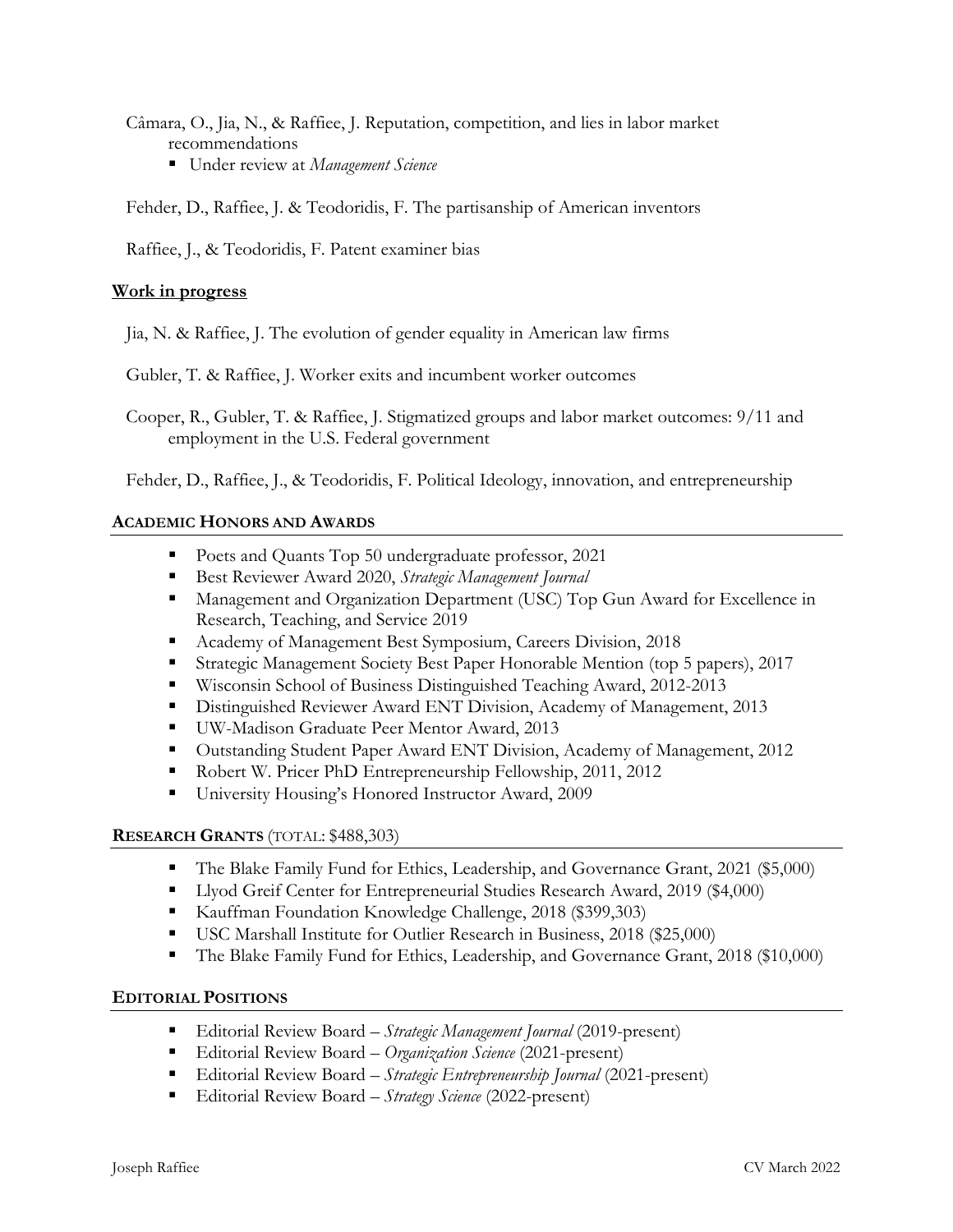Ad Hoc Reviewer – *Academy of Management Journal, Administrative Science Quarterly, ILR Review, Management Science, Research Policy, Journal of Business Venturing, Advances in Strategic Management*

### **INVITED PRESENTATIONS**

- University of Maryland (scheduled)
- BYU (scheduled)
- **WU Vienna**
- **Ludwig Maximilian University of Munich**
- Northwestern University, Kellogg School of Management
- **Singapore Management University**

### **CONFERENCE PRESENTATIONS**

# 2020 **Wharton People and Organizations Conference (Virtual), Philadelphia, PA**

 "Does career specialization pay in times of job displacement? Evidence from a regression discontinuity" with Heejung Byun

### 2019 **Wharton People and Organizations Conference, Philadelphia, PA**

 "Cognitive ability and employee exit" with Pooyan Khashabi, Ali Mohammadi, and Tobias Kretschmer

### 2019 **Academy of Management Annual Meeting, Boston, MA**

 "Signals of shade? How lobbyists benefit when their political connections become tainted in scandal" with Heejung Byun

# 2019 **Smith Entrepreneurship Research Conference, College Park, MD**

 "Job-education match and immigrant entrepreneurship: Theory and evidence from graduates in science and engineering" with Rajshree Agarwal and Martin Ganco

### 2019 **Strategic Management Society Special Conference, Las Vegas, NV**

 "Signals of shade? How lobbyists benefit when their political connections become tainted in scandal" with Heejung Byun

# 2018 **Strategic Management Society Annual Meeting, Paris, France**

 "Job-education match and immigrant entrepreneurship: Theory and evidence from graduates in science and engineering" with Martin Ganco

# 2018 **Academy of Management Annual Meeting, Chicago, IL**

- "Job-education match and immigrant entrepreneurship: Theory and evidence from graduates in science and engineering" with Martin Ganco
- "Revisiting the portability of performance paradox: The role of knowledge similarity, knowledge complementarity, and relational resource transfer" with Heejung Byun

# 2018 **DRUID, Copenhagen, Denmark**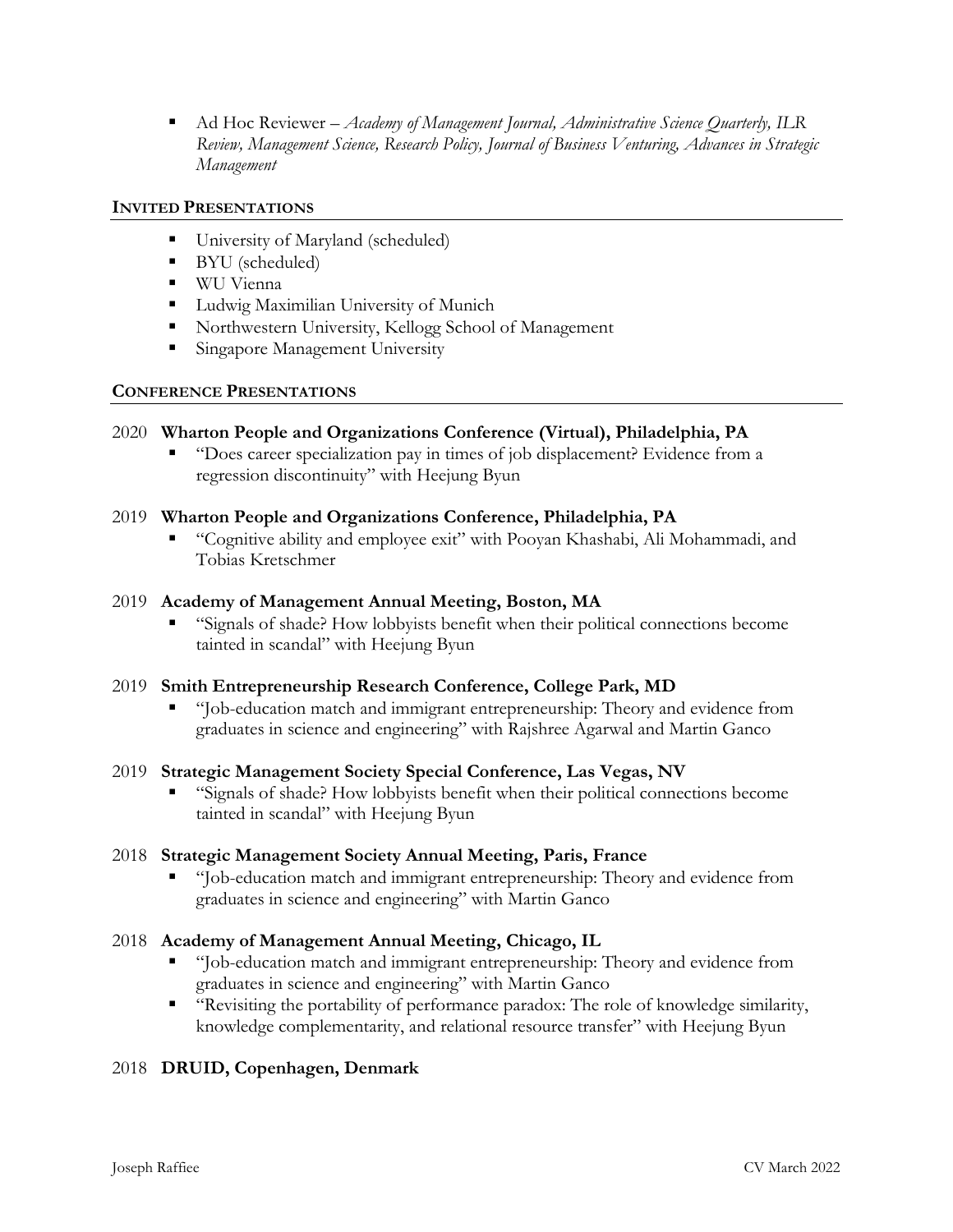**DIRECTIONS Keynote: "Discontinuities in the value of relational capital: The effects** on employee entrepreneurship and mobility" with Heejung Byun and Martin Ganco

## 2018 **Strategy Research Forum, Paris, France**

 "Discontinuities in the value of relational capital: The effects on employee entrepreneurship and mobility" with Heejung Byun and Martin Ganco

## 2018 **Austin Entrepreneurship and Technology Conference, Austin, TX**

 "Discontinuities in the value of relational capital: The effects on employee entrepreneurship and mobility" with Heejung Byun and Martin Ganco

### 2017 **Academy of Management Annual Meeting, Atlanta, GA**

 "Employee capability discontinuities and firm knowledge space: The effects on employee entrepreneurship and mobility" with Heejung Byun and Martin Ganco

### 2017 **Wharton People and Organizations Conference, Philadelphia, PA**

 "Employee capability discontinuities and firm knowledge space: The effects on employee entrepreneurship and mobility" with Heejung Byun and Martin Ganco

### 2017 **Strategic Management Society Annual Meeting, Houston, TX**

- "Employee capability discontinuities and firm knowledge space: The effects on employee entrepreneurship and mobility" with Heejung Byun and Martin Ganco
- "A general theory of employee entrepreneurship: A knowledge-based view" with Aseem Kaul and Martin Ganco

### 2016 **Academy of Management Annual Meeting, Anaheim, CA**

- "Internal versus external labor markets: How the assembly of initial spin-out teams impacts spin-out survival", with Ben Campbell and Martin Ganco
- "Unpacking the relationship between pre-entry experience and new venture performance: A meta-analysis", with Zhi Cao and Hart Posen

### 2014 **Academy of Management Annual Meeting, Philadelphia, PA**

 "Towards a theory of perceived firm-specific human capital: Peering into shrouded markets through distorted lenses", with Russ Coff

### 2014 **Atlanta Competitive Advantage Conference, Atlanta, GA**

 Research Development Workshop "Towards a theory of perceived firm-specific human capital: Peering into shrouded markets through distorted lenses", with Russ Coff

### 2013 **Academy of Management Annual Meeting, Orlando, FL**

"Micro-foundations of firm-specific human capital", with Russ Coff

### 2013 **Atlanta Competitive Advantage Conference, Atlanta, GA**

 Research Development Workshop "Micro-foundations of firm-specific human capital", with Russ Coff

# 2012 **INFORMS Annual Meeting, Phoenix, AZ**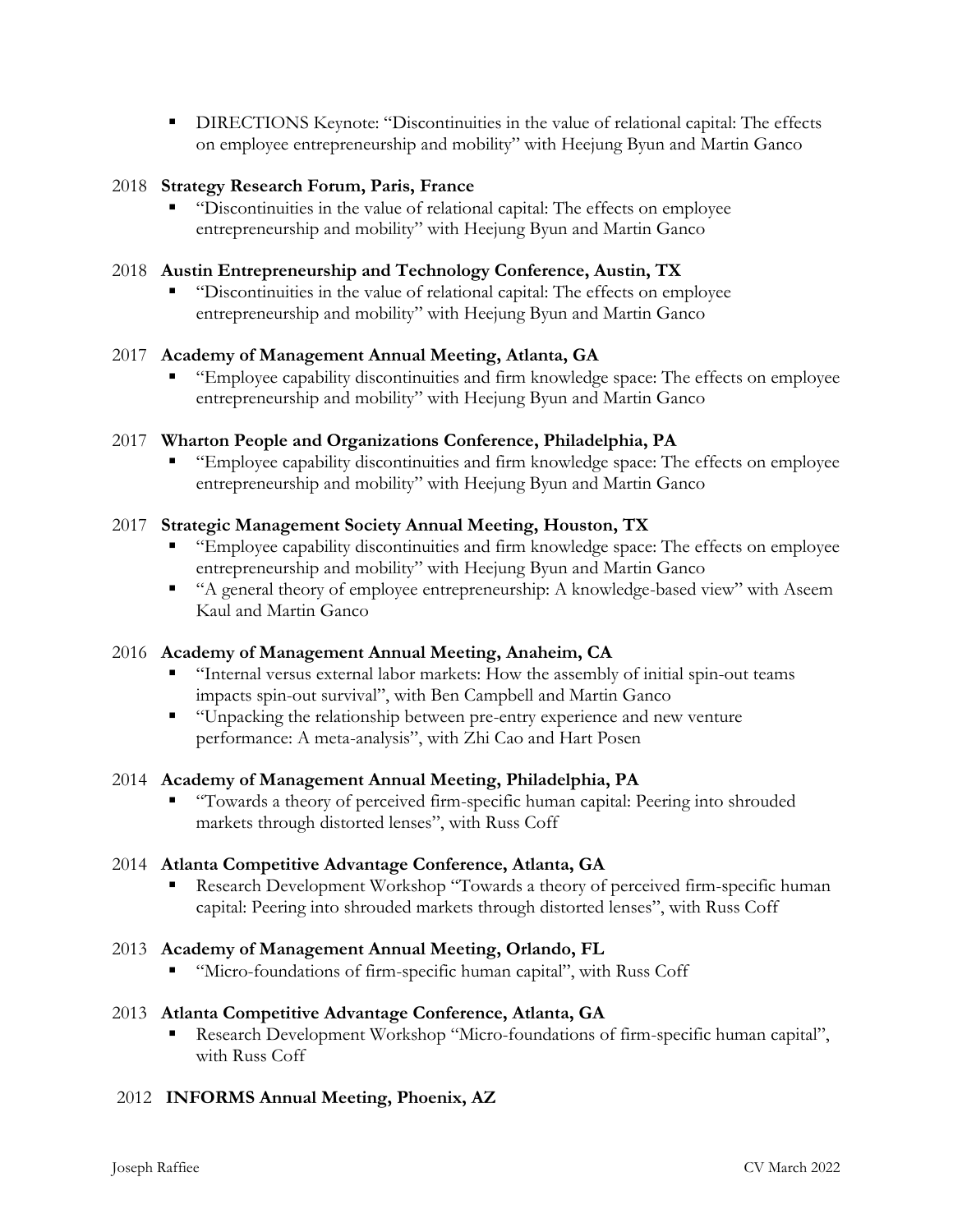- "Should I quit my day job? Real options insights and hybrid entrepreneurship," with Jie Feng.
- " "Does X lead me to infer Y? Distal and proximate analogies and the initiation of product markets," with Jon Eckhardt

## 2012 **Academy of Management Annual Meeting, Boston, MA**

- "Overlooked outcomes? Human resource practices, information, and employee entrepreneurship."
- " $"$  "Does X lead me to infer Y? Distal and proximate analogies and the initiation of product markets," with Jon Eckhardt

#### **SERVICE**

- USC Marshall core course coordinator, BUAD 497 (2020-present)
- USC MOR inclusive leadership taskforce co-chair
- USC MOR doctoral student admissions committee (2017-present)
- USC MOR faculty recruiting committee (2017-2018; 2018-2019)
- USC MOR external seminar series organizing committee (2017-present)
- Academy of Management STR Division Research Committee (2019-2021)
- Strategic Management Society Best conference paper prize reviewer

#### **PROFESSIONAL AFFILIATIONS**

- Academy of Management (AOM)
- **Strategic Management Society (SMS)**
- **Strategy Research Forum (SRF)**

### **TEACHING**

| 2019 | BUAD 497: Strategic Management (University of Southern California)<br>Section I: Instructor evaluation: 4.62/5<br>$\blacksquare$<br>Section II: Instructor evaluation: 4.68/5<br>ш<br>Section III: Instructor evaluation: 4.72/5 |
|------|----------------------------------------------------------------------------------------------------------------------------------------------------------------------------------------------------------------------------------|
| 2017 | BUAD 497: Strategic Management (University of Southern California)<br>Section I: Instructor evaluation: 4.73/5<br>$\blacksquare$ .<br>Section II: Instructor evaluation: 4.38/5<br>п.                                            |
| 2016 | BUAD 497: Strategic Management (University of Southern California)<br>Section I: Instructor evaluation: 4.46/5<br>$\blacksquare$<br>Section II: Instructor evaluation: 4.24/5<br>٠                                               |

### **ACADEMIC REFERENCES**

Russ Coff, Ph.D. Professor of Management University of Wisconsin Madison Martin Ganco, Ph.D. Associate Professor of Management University of Wisconsin Madison